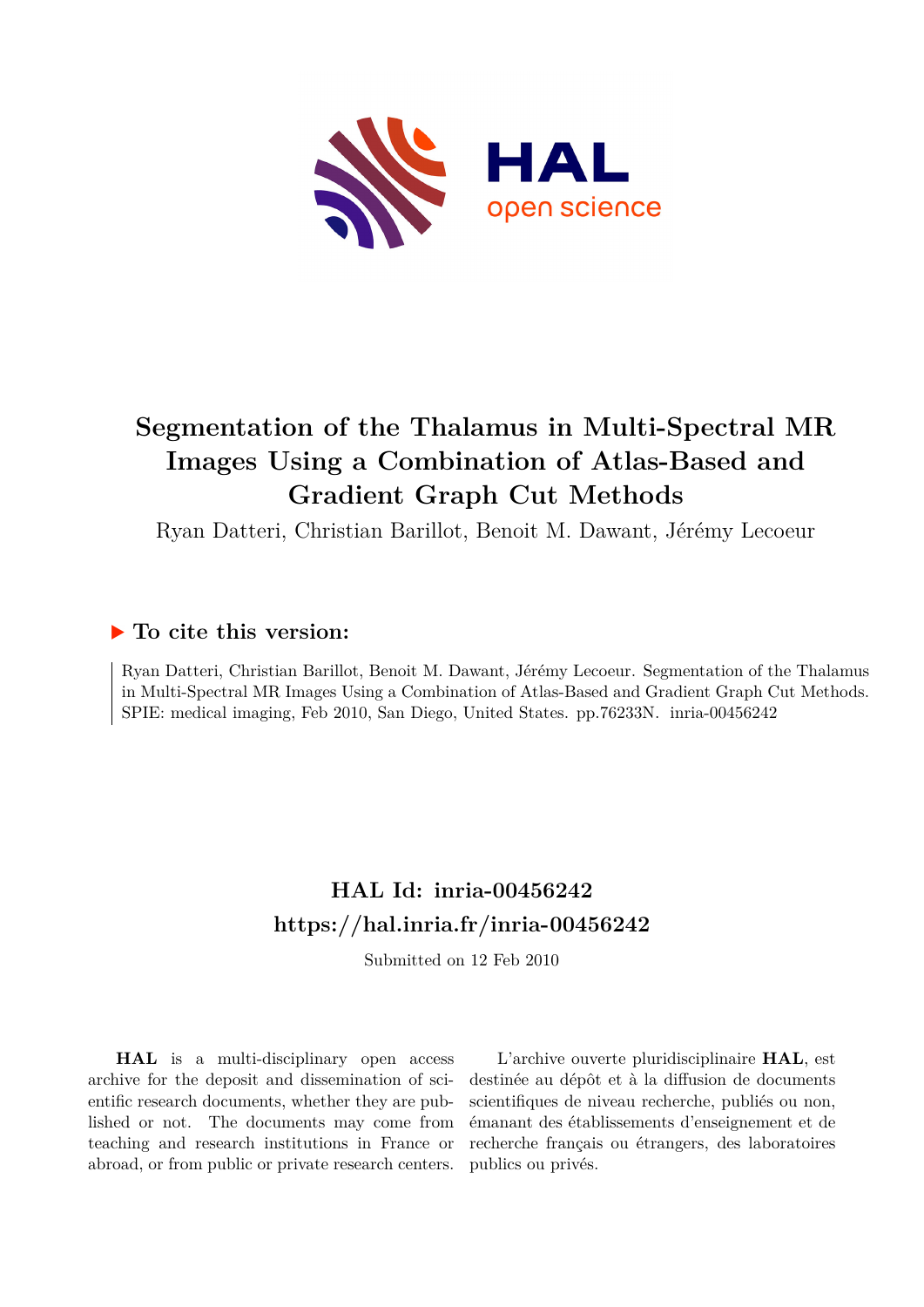# **Segmentation of the Thalamus in Multi-Spectral MR Images Using a Combination of Atlas-Based and Gradient Graph Cut Methods**

Ryan Datteri<sup>*a*</sup>, Christian Barillot<sup>*b*</sup>, Benoit M. Dawant<sup>*a*</sup>, and Jeremy Lecoeur<sup>*b*</sup>

*<sup>a</sup>* Department of Electrical Engineering and Computer Science, Vanderbilt University; Nashville, TN 37235, USA;

*<sup>b</sup>* VisAGeS team, INRIA, IRISA, CNRS, INSERM, Rennes, France

## **ABSTRACT**

Two popular segmentation methods used today are atlas based and graph cut based segmentation techniques. The atlas based method deforms a manually segmented image onto a target image, resulting in an automatic segmentation. The graph cut segmentation method utilizes the graph cut paradigm by treating image segmentation as a max-flow problem. A specialized form of this algorithm was developed by Lecoeur et al [1], called the spectral graph cut algorithm. The goal of this paper is to combine both of these methods, creating a more stable atlas based segmentation algorithm that is less sensitive to the initial manual segmentation. The registration algorithm is used to automate and initialize the spectral graph cut algorithm as well as add needed spatial information, while the spectral graph cut algorithm is used to increase the robustness of the atlas method. To calculate the sensitivity of the algorithms, the initial manual segmentation of the atlas was both dilated and eroded 2 mm and the segmentation results were calculated. Results show that the atlas based segmentation segments the thalamus well with an average Dice Similarity Coefficient (DSC) of 0.87. The spectral graph cut method shows similar results with an average DSC measure of 0.88, with no statistical difference between the two methods. The atlas based method's DSC value, however, was reduced to 0.76 and 0.67 when dilated and eroded respectively, while the combined method retained a DSC value of 0.81 and 0.74, with a statistical difference found between the two methods.

**Keywords:** ABA, non-rigid registration, thalamus segmentation, graph cut, spectral gradient

#### **1. INTRODUCTION**

Segmentation is a useful tool in medical imaging and is used, for example, in computer-guided surgery [2]. The thalamus can be a difficult organ to segment since there is little intensity gradient between it and surrounding structures. Therefore, we have used an atlas based segmentation method since it utilizes the spatial relationship found within images and a priori information from the atlas image. However, registration errors, differences in anatomy, and mistakes in the initial manual segmentation of the atlas, though not common, may cause errors in the final segmentation. To address this issue, we have complemented the atlas based method with a spectral gradient graph cut and we have evaluated the robustness of this combined approach. The spectral gradient method is a technique that merges different image modalities into the standard graph cut paradigm.

An automatic segmentation of the thalamus may be useful for the computer-aided planning of Deep Brain Stimulation (DBS) procedures and other groups have segmented the thalamus both semi-automatically [3] and automatically [4][5][6][7]. Heckenberg et al. [3] utilized a manually selected seed point to initialize a Lagrangian Surface Flow algorithm. The Lagrangian Surface flow algorithm is trained from a dataset and a model is grown from the seed-point to segment the thalamus. Initial results looked promising but only included one image segmented. Pohl et al. [4] utilized a registration method, segmentation, and an image artifact estimation method along with expectation maximization to segment 22 cases. The group trained a model that was utilized to restrict the registration and resulting segmentation. Akhoundi-Asl [5] also created a model of the thalami but utilized the left and right thalamus both individually and by coupling both organs for the model creation. Then, the authors utilized an entropy based nonparametric method to segment the thalami within the parameters created from the model. The authors found that coupling the two thalami resulted in a better segmentation than by creating individual models for the left and right thalamus. In [6] Akhoundi-Asl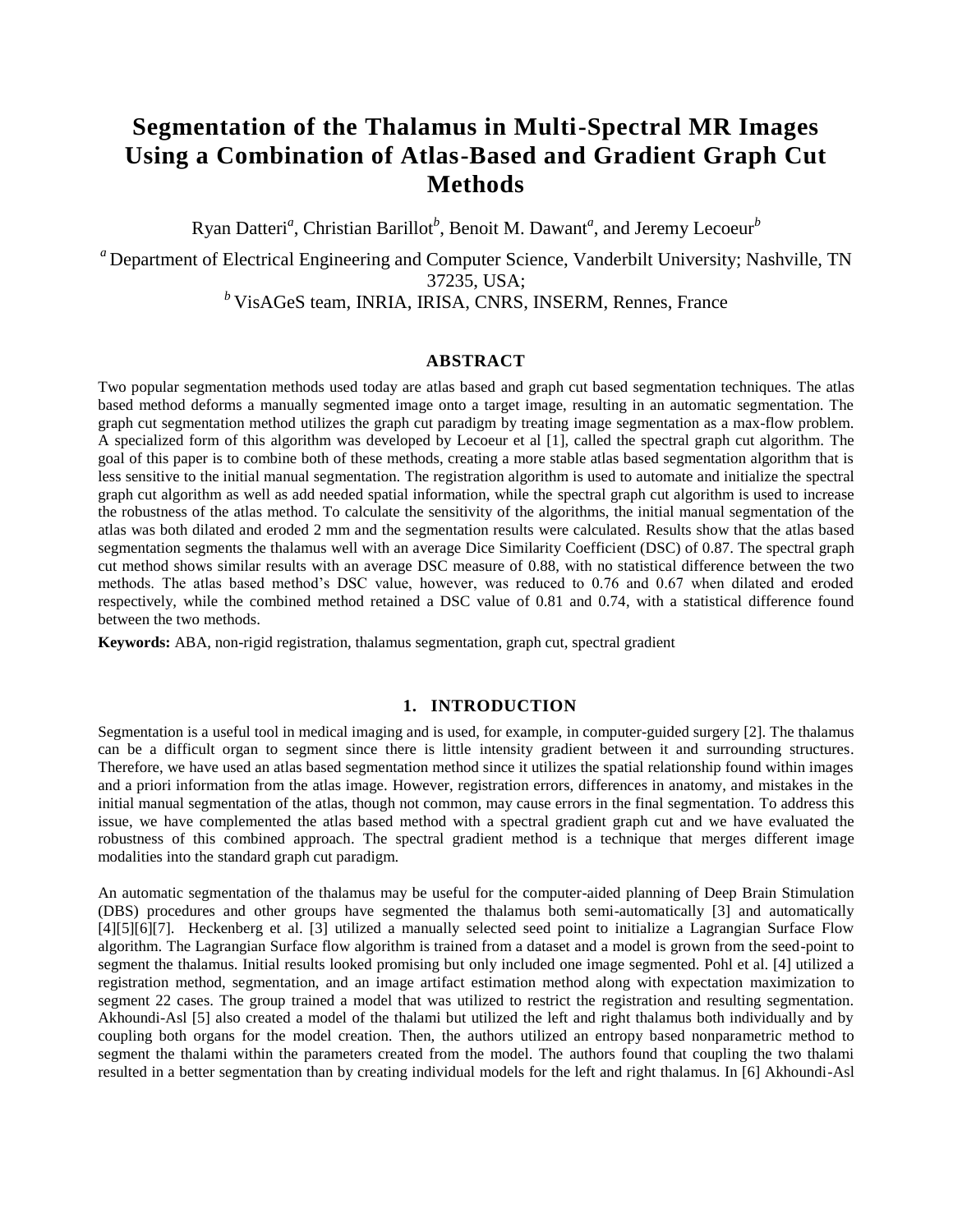utilized a probabilistic anatomical atlas and image information to aggregate similar voxels into tissue classes and segmentations. Moghaddam et al. [7] developed a thalamus segmentation method that described the structure of the



thalamus using geometric moment invariants. Then, utilizing these features, the group trained an Artificial Neural Network which was used to classify each voxel as either inside the thalamus or outside. Here, we propose an alternative approach. To the best of our knowledge, no group has utilized a registration method combined with a spectral graph cut method to segment the thalami from MR images.

### **2. METHODS**

#### **2.1 Images**

This study contains 11 sets of image volumes obtained with IRB approval. One of the volumes was chosen as an atlas leaving ten images to segment. Both the left and right thalamus were segmented, totaling 20 individual segmentations. All of the images used in the study were acquired on a 3 Tesla Philips scanner. The T1-weighted images have 256x256x170 1mm isometric voxels, and were acquired with the parameters  $TE = 3.65$ ,  $TR = 7.92$  and an imaging frequency of 127.8. The T2-weighted images are 512x512x45 with voxel sizes 0.46875x0.46875x2 and were acquired with the parameters  $TE = 80$  and  $TR = 3000$ . The ground truth manual segmentations were drawn on the T1-weighted images.

#### **2.2 Atlas Based Registration**

We first manually delineated the thalamus in an atlas image. Then, a global affine registration is computed and used to project the target image that we want to segment onto the atlas image. A predefined bounding box is extracted from both the atlas and target image. Another affine registration is performed locally between these two boxes, again resulting in a transformation that is used to project the target onto the atlas image. This second affine registration is performed to limit the registration on a local area within the image. The size of the box is determined by the size and shape of the thalamus within the atlas image, with an arbitrary amount of padding to aid in the local affine registration. For the thalamus a region of 60x40x40 voxels was chosen for the local registration box.

A local non-rigid registration [8] is then performed between the results of the local affine registration and the atlas image (see Figure 1). The manual **Figure 1: The registration process of the atlas based segmentation method** contours drawn on the atlas are then projected onto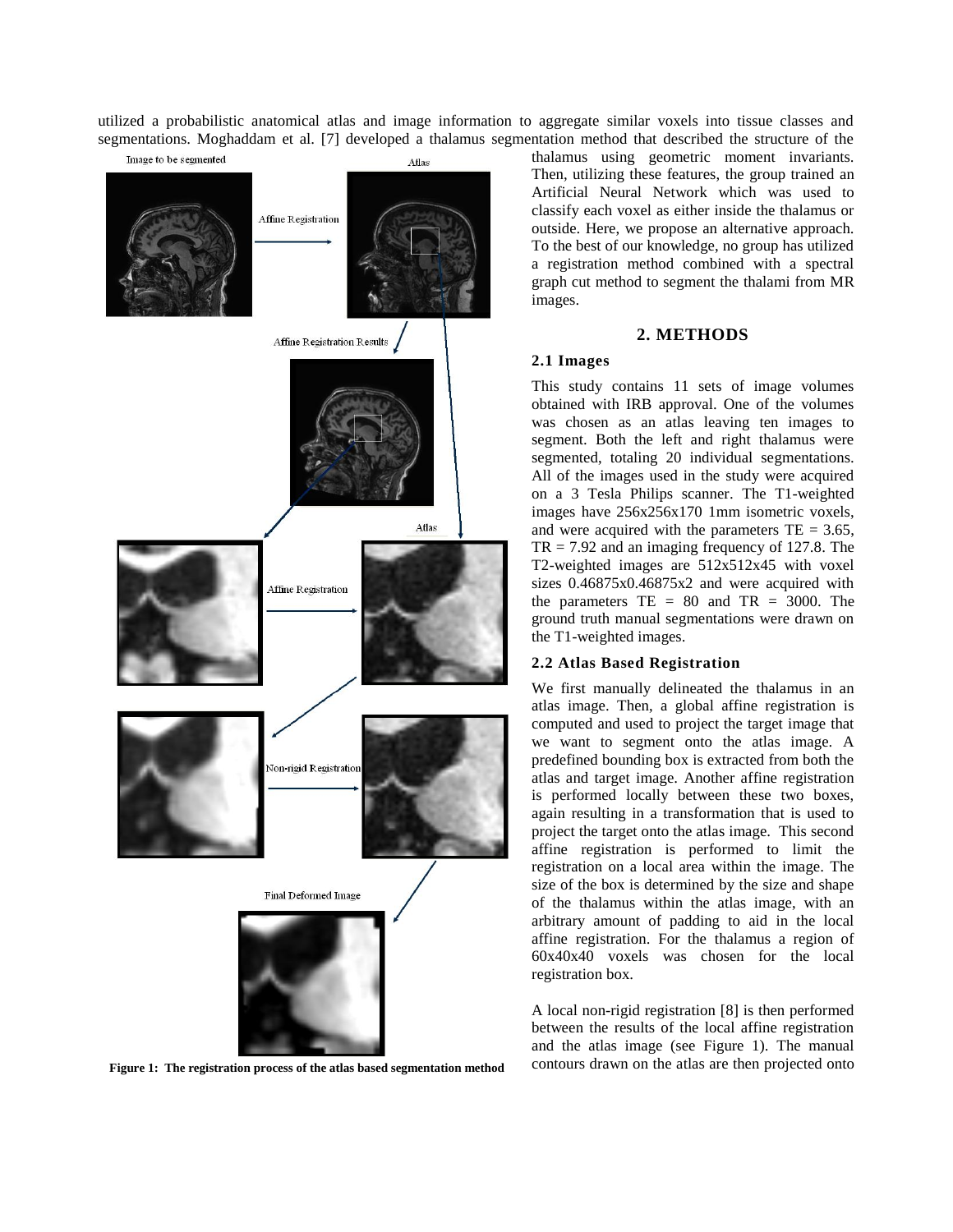the target image utilizing the deformation fields that were the result of the three registrations.

The non-rigid registration approach is an algorithm called ABA for adaptive bases algorithm [8]. This algorithm uses normalized mutual information [9] described in (1) as the similarity measure and models the deformation field that registers the two images as a linear combination of radial basis functions (2) with finite support.

$$
\text{NMI} = \frac{\text{H(A)} + \text{H(B)}}{\text{H(A, B)}}\tag{1}
$$

$$
v(x) = \sum_{i=1}^{N} Ci \Phi(X - Xi)
$$
 (2)

Where x is a coordinate vector,  $\Phi$  is one of Wu's compactly supported positive radial basis functions [10], and the  $\mathbf{c}_i$ 's are the coefficients of these basis functions. The goal is to find the **c***i*'s that maximize the mutual information between the images. The optimization process for the coefficients includes a steepest gradient descent algorithm combined with a line minimization algorithm. The steepest gradient descent algorithm determines the direction of the optimization. The line minimization calculates the optimal step in this direction.

One feature that distinguishes this algorithm from others (for example, Rueckert et al [11]) is the fact that we do not work on a regular grid. Rather, areas of difference are identified and the deformation field is adjusted only on these identified regions. This is done as follows. A regular grid of basis function is placed on the images. The gradient of the similarity measure with respect to the coefficients of the basis functions is then computed. The location of the basis functions for which this gradient is above a predetermined threshold is used to determine areas of mismatch. The rationale for this choice is that if the gradient is low, either the images are matched well because we have reached a maximum or the information content in this region is low. In either case, trying to modify the transormation in these regions is not productive. Optimization is then performed locally on the identified regions (for more details, refer to Rohde et al [11]).

Both the forward and the backward transformations are computed simultaneously, and the transformations are constrained to be inverses of each other using the method proposed by Burr [12]. Although this cannot be proven analytically, experience has shown that the inverse consistency error achieved with this approach is below the voxels' dimension. In our experience, enforcing inverse consistency improves the smoothness and regularity of the transformations.

One important objective of a non-rigid registration algorithm is to produce transformations that are topologically correct (i.e., transformations that do not include tearing or folding). This is difficult to guarantee and it is often implemented by constraining the transformation (e.g., adding a penalty term that is proportional to the second derivative of the deformations field [11]). Here, we follow the same approach, but the field is regularized by constraining the difference between the coefficients of adjacent basis functions (the **c***i*'s) using a threshold ε. The concept is simple: if the coefficients of adjacent basis functions vary widely, the resulting deformation field changes rapidly. This can be useful as it permits computing transformations that require large local displacements but it may also produce transformations that are ill-behaved. Thus, the threshold ε can be used to control the regularity and the stiffness properties of the transformation. Small values produce smooth transformations that are relatively stiff. Large values lead to transformations that are more elastic but less regular. The threshold value for the non-rigid registration used in the atlas based segmentation method utilized a threshold value of  $\varepsilon = 0.2$ , a relatively large threshold.

#### **2.3 Spectral Gradient Based Graph Cuts**

According to the scheme developed by Boykov et al. [13][14], the segmentation problem is described by a directional flow graph which represents the image. The node set is defined by two particular nodes called terminal nodes - also known as ``source" and ``sink" - which respectively represent the classes ``object" and ``background", the other nodes being the 3D volume voxels. The directed weighted edges connect each of the nodes, encoding the similarity between the two considered voxels. A segmentation then, is the minimum cut that can be made on the directional flow graph.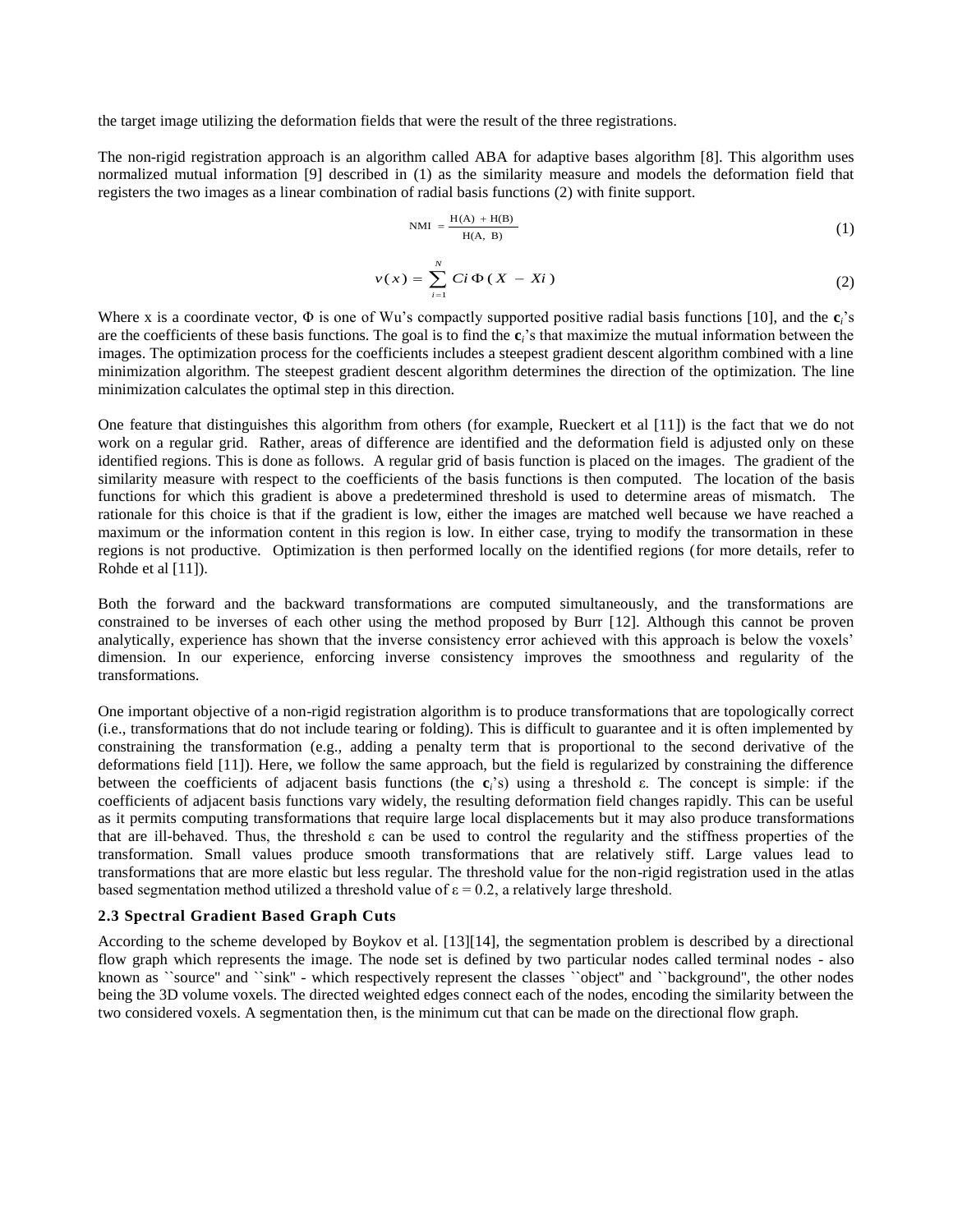Let the set *P* contain all the voxels *p* of an image, let the set *N* be all pairs  $\{p,q\}$  where  $\{p,q\}$  are neighboring elements of *P*, and let  $V = (V_1, V_2, \ldots, V_p)$  be a binary vector where each  $V_p$  can be labeled either "object" or "background", thus defining a segmentation. The energy we want to minimize by the graph cut is given by (3):

$$
E(V) = \alpha \cdot \sum_{p \in P} (V_p) + \sum_{\substack{\{p,q\} \in N \\ V_p \neq V_q}} B_{\{p,q\}} \tag{3}
$$

The term  $R_p(t)$ , commonly referred to as the regional term, expresses how the voxel p fits into given models of the object and background. The term  $B{p,q}$ , known as the boundary term, reflects the similarity of the voxels *p* and *q*. Hence, it is large when *p* and *q* are similar and close to zero when they are very different. For the graph cut algorithm, the regional term is represented by what are called t-links while the boundary term is represented by what are called n-links. The coefficient  $\alpha$  is used to adjust the importance of the region and boundary terms.

Based on the work from Lecoeur et al. [1], a color image is created by combining the T1 and T2 images along with the results of the atlas based segmentation. Each image is treated as one of the color channels in a RGB color image (i.e. T1  $=$  red,  $T2 =$  green, atlas segmentation  $=$  blue). The atlas segmentation image is a gray-level image; the details on how it is formed will be discussed later.

Utilizing the newly created color image, we calculate the spectral gradient. The spectral gradient, introduced by Geusebroek et al. [15], is based on the psycho-visual color theory and on Koenderink's Gaussian derivative color model [16]. The spectral intensity (e) of an image is based on the idea that color can be interpreted by the intensity in which it falls onto the retina. Geusebroek et al. have shown that the spectral gradient can be approximated by multiplying the RGB values of the image by two specific matrices (4).

$$
\begin{pmatrix} e \\ e_{\lambda} \\ e_{\lambda\lambda} \end{pmatrix} = \begin{pmatrix} -0.019 & 0.048 & 0.011 \\ 0.019 & 0 & -0.016 \\ 0.047 & -0.052 & 0 \end{pmatrix} \cdot \begin{pmatrix} 0.621 & 0.133 & 0.194 \\ 0.297 & 0.563 & 0.049 \\ -0.009 & 0.027 & 1.105 \end{pmatrix} \cdot \begin{pmatrix} R \\ G \\ B \end{pmatrix}
$$
 (4)

The application of the spectral gradient approximation on our combined color image gives us the spectral intensity as well as the first and second order derivative of the spectral intensity (e,  $e_{\lambda}$ , and  $e_{\lambda}$ ). Once the spectral intensity and its derivatives are computed, we can use the following differential properties to calculate the contrast of the spectral intensity and its derivatives.

$$
\varepsilon = \frac{1}{e} \cdot \frac{\partial e}{\partial \lambda} = \frac{e_{\lambda}}{e} \tag{5}
$$

$$
\varepsilon_{\lambda} = \frac{\partial \varepsilon}{\partial \lambda} = \frac{e \cdot e_{\lambda \lambda} - e_{\lambda}^2}{e^2} \tag{6}
$$

Then, (5) and (6) are utilized to compute the n-links for the graph cut (7).

$$
B_{\{p,q\}} = \alpha \cdot \exp\left[ \frac{\left[ \epsilon(p) - \epsilon(q) \right]^2 + \left[ \epsilon_\lambda(p) - \epsilon_\lambda \right]^2}{\sigma^2} \right) \cdot \frac{1}{\text{dist}(p,q)} \tag{7}
$$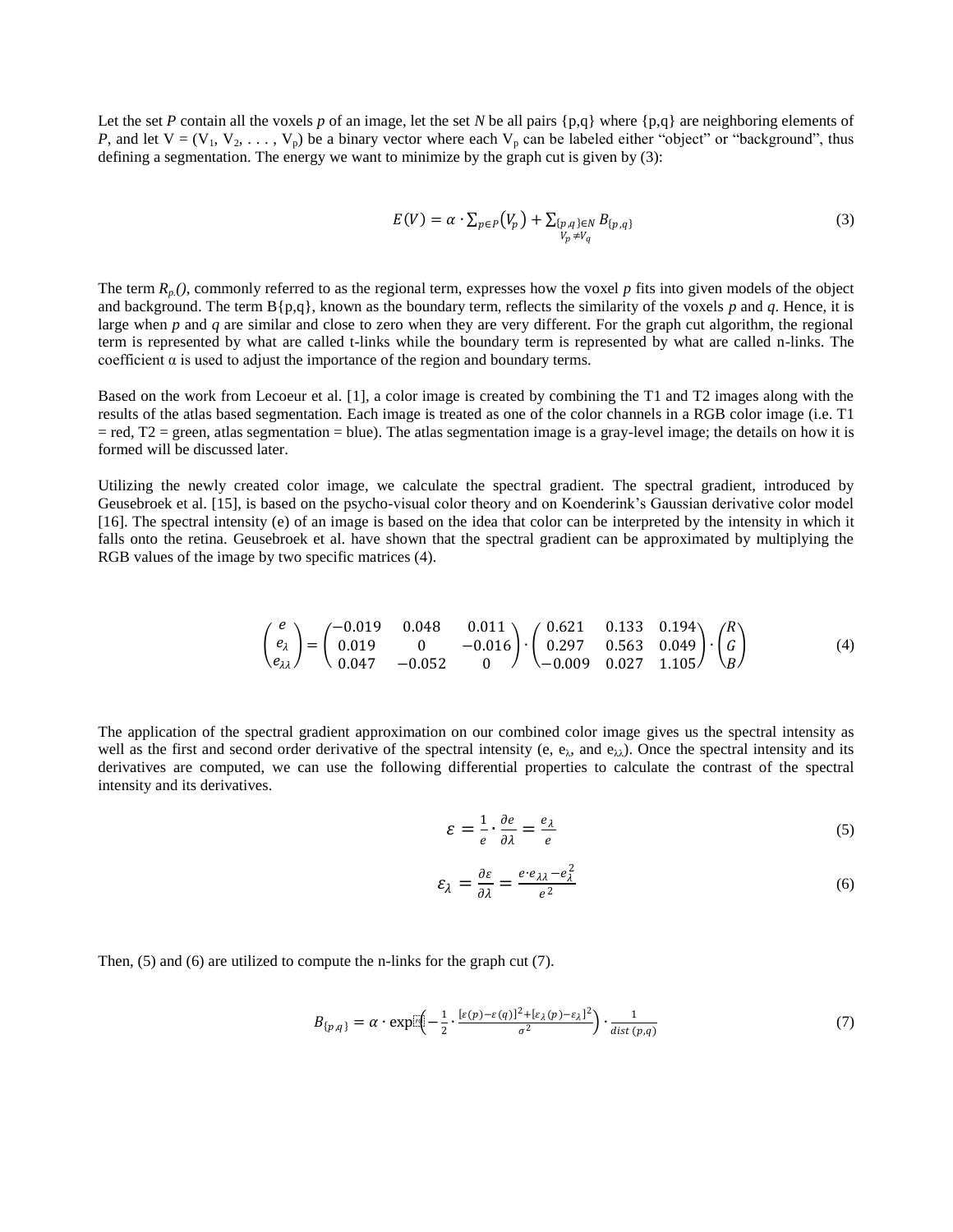Where *p* and *q* are two neighboring voxels and  $\sigma$  is a normalization factor. The t-links on the other hand are created based on the negative log-likelihood that the target voxel belongs to the group of "object" or "background". The base group of "object" and "background' voxels are chosen manually or, in our case, by the atlas segmentation. Therefore the t-link to the source is  $\infty$  if it has already been chosen as an "object" voxel and the t-link to the sink is  $\infty$  if the voxel has been chosen as a "background" voxel. If the voxel has not been predefined, the value of the t-link is the negative loglikelihood that the voxel belongs to the "object" and the "background" group. The value for the t-link to the source is defined by (8) while the value for the t-link to the sink is defined in (9).

$$
R_p(0) = -\ln P(\Psi_p|B) \tag{8}
$$

$$
R_p(B) = -\ln[\mathbb{P}(\Psi_p|O)] \tag{9}
$$

Where  $\Psi_p$  is the vector containing the intensity of voxel  $p$  in the three images used to build the spectral image. From each set of pre-defined seeds (object and background), we calculate the mean vector  $\Psi_c$  and the covariance matrix  $\Sigma_c$ . P is defined as the class-membership probability of a voxel *v*, computed with the multivariate normal distribution formula as shown in (10).

$$
P(\Psi_{\mathbf{v}}|c) = \exp[\frac{1}{2}(\Psi_{\mathbf{v}} - \overline{\Psi_{\mathbf{c}}})^{\mathrm{T}} \cdot \Sigma_{\mathbf{c}}^{-1} \cdot (\Psi_{\mathbf{v}} - \overline{\Psi_{\mathbf{c}}})]
$$
(10)

After the graph is created, a graph cut [14] is performed resulting in a segmentation.

In an effort to reduce the amount of time taken to perform the graph cut we utilized a hierarchical scheme. This method, first developed by Lombaert et al., [17] is inspired by the multilevel graph partition technique [18] and the narrow band from level sets [19]. The method first computes the graph cut on the coarsest level and in again in the successive higher level, but only on a narrow band derived from the minimal cut found at the previous coarser level. This pyramidal approach with a Gaussian decimation has proven to be robust, even with a high downscaling factor.

#### **2.4 Combining Spectral Graph Cuts and Atlas Based Segmentation**

To combine the two methods we first segmented an image using the atlas-based segmentation method. From this segmentation we created the third image used in the spectral gradient as well as the source and sink points needed to initialize the graph cut algorithm. Four hundred sink points are randomly chosen from the brain excluding the area where the left and right thalamus are segmented in the atlas based method. The source points are randomly chosen from 7% of the atlas-based segmentation. The amount of seed points that were chosen was based upon the observations made in [1]. In [1], different percentages of seed points, taken from the ground truth, were tested and this percentage was shown to result in a good segmentation. We make the assumption that a higher percentage of seeds may cause the graph cut to not be able to correct errors made in the atlas-based segmentation. The amount of sink and source points chosen should also account for a large enough sampling of both the intensities inside and outside of the thalamus for the negative log likelihood (8) (9) to be effective.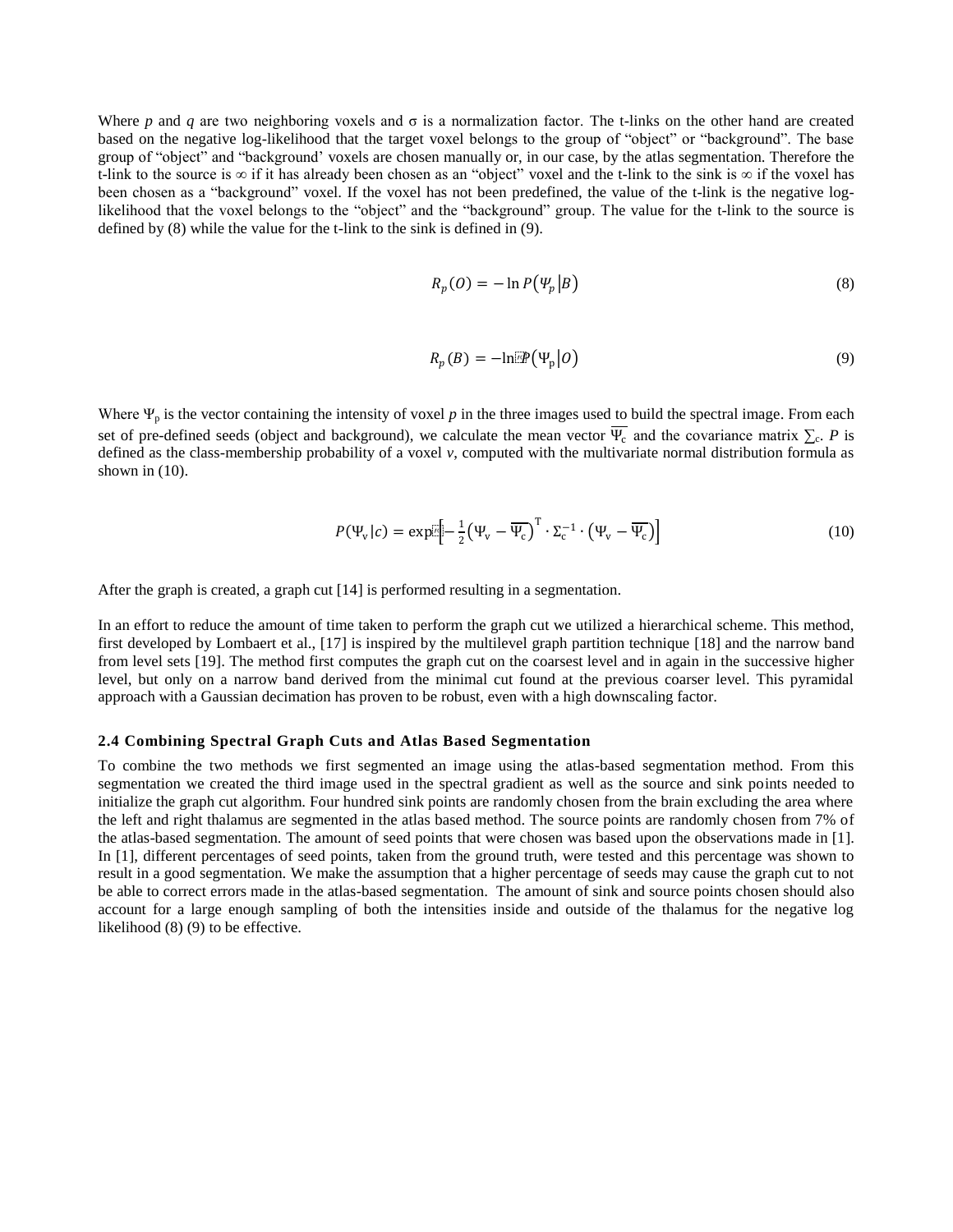

**Figure 2: The spectral gradient graph cut segmentation process**

The third image is created by taking the actual segmentation results of the atlas-based segmentation method and adding a gradual slope starting 3 mm inside the edge of the segmentation and continuing to 3 mm away from the edge to end at zero. Most of the error that may occur when utilizing an atlas-based segmentation should be within this 6 mm slope. The slope will allow the graph cut algorithm to change the boundary of the segmentation if there is a larger gradient somewhere within the extended atlas-based segmentation, compensating for errors that may occur in the initial segmentation. The segmentation also gives the graph cut algorithm needed spatial knowledge. Without the atlas segmentation input into the process, the graph cut is likely to segment many different tissue classes that resemble the thalamus throughout the brain, yet with the atlas segmentation included it is restricted. If the atlas-based segmentation over or under estimates the size of the target, the gradient of the other two images in the multi-spectral space is, in most cases, sufficient to drive the graph cut segmentation to the actual border of the object. The T1-w, T2-w and atlas-based segmentation are all bounded into an area 60x60x60 voxels wide. This area was chosen on the atlas image and was projected onto the target image. The graph cut algorithm is computed on this reduced image. See Figure 2 for a diagram of the procedure.

## **3. RESULTS**

Segmentations were performed using two methods: a pure atlas based segmentation and an automatic combination of the two methods. The results obtained using the Dice Similarity Coefficient (DSC) can be seen in the first column of Figure 3. Segmentations were also performed utilizing three separate atlases to show the sensitivity of the two methods. The first atlas is the original manually segmented atlas while the other two atlases are the original atlas dilated and eroded. The DSC measures can be seen in Figure 3. On average a single segmentation took 417 seconds, 414 seconds for the atlas based method and 3 seconds for the graph cut method. The algorithms were run on a computer with a Quad Core at 2.39 GHz and 3.25 GB of RAM.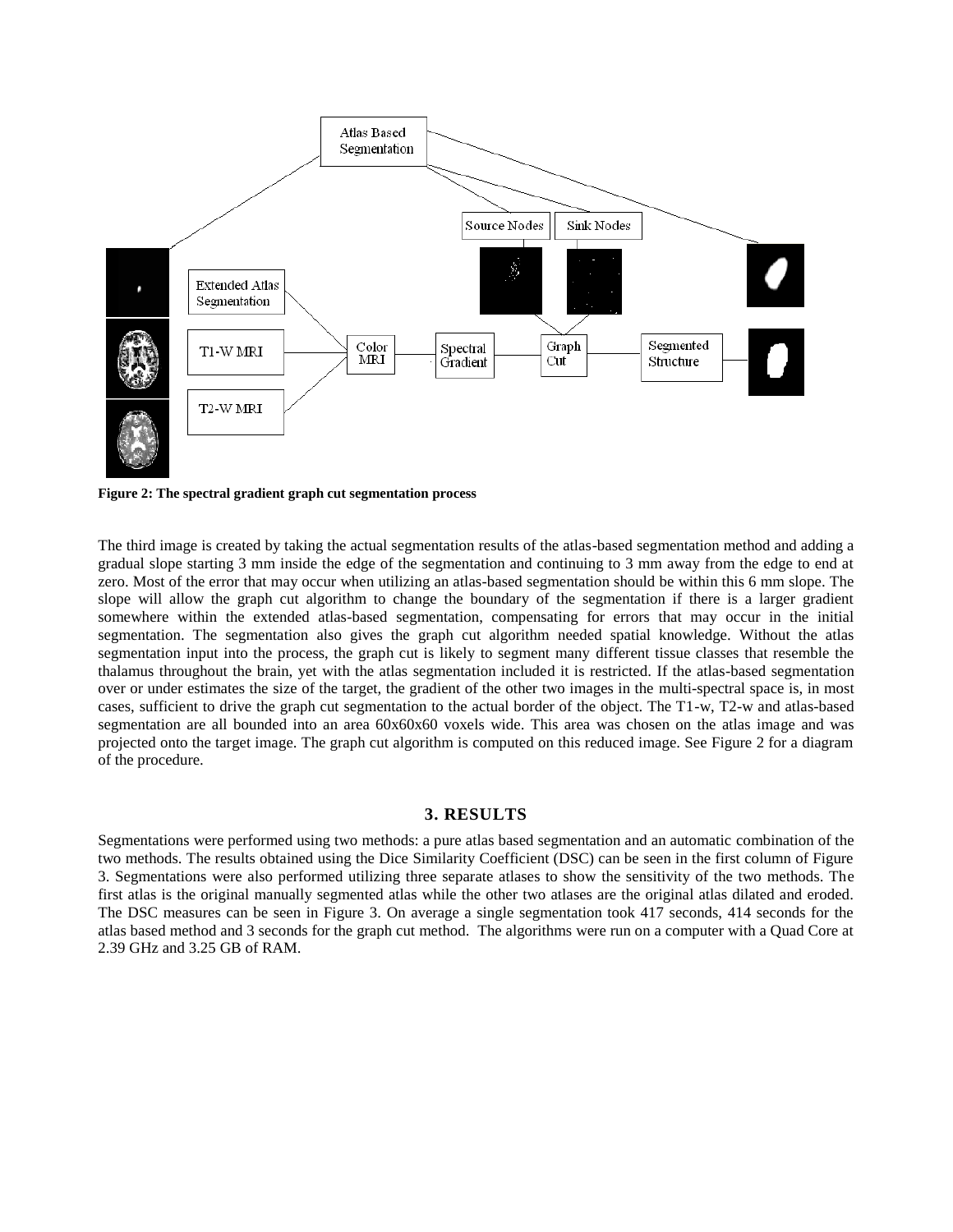

**Figure 3: Dice similarity results utilizing the normal, dilated and eroded atlas as well as all three results combined**

The atlas-based method segments the thalamus well with an average Dice Similarity Coefficient (DSC) of 0.87. The spectral graph cut method shows similar results with an average DSC measure of 0.88. The atlas based method's DSC value, however, was reduced to 0.76 and 0.67 when dilated and eroded respectively, while the graph cut method retained a DSC value of 0.81 and 0.74.

A paired t-test was run with the null hypothesis that there is no difference between the results of the atlas-based segmentation method with the normal atlas and the results of the graph-cut algorithm. There is no statistical difference with a  $t = 0.308977$  when using the correctly segmented atlas. However, when including the dilated and eroded atlas segmentation results alongside the results of the graph-cut algorithm we find that there is a statistical difference between the results with  $t = 2.68E-13$ .

### **4. NEW OR BREAKTHROUGH WORK PRESENTED**

The new work that was presented in this paper is the combination of two segmentation methods: atlas based segmentation and spectral gradient graph cuts. We have automated the graph cut algorithm by seeding the semiautomatic method utilizing the results of an atlas based segmentation. We have also restricted the graph cut to only segment within the extended boundary of the atlas based segmentation. Finally, the combination of the two methods creates a more robust algorithm that can compensate for mistakes made in the manual atlas segmentation.

Excellent work has been previously completed utilizing atlas-based segmentation to include a priori shape information for the segmentation of the hippocampus by Lijn et al [20]. Our method differs, however, since we utilize both T1 and T2 images. We also keep the classic graph-cut algorithm energy function the same, utilizing the atlas based segmentation as a third image instead of including it in the energy function. Our atlas based segmentation process differs since we define a bounding box for the non-rigid registration resulting in a faster and more accurate atlas segmentation [8], while the work of Lijn et al. [20] uses a global non-rigid registration. Finally, we add a gradually descending slope to the included third image that allows the gradient of the T1 and T2 images to better affect the segmentation.

Freedman et al. [21] included shape information alongside the graph cut method by utilizing a predefined level-set shape template. The method, however, still requires user input to define the sink and source seeds.

Our results are also comparable to other results in the literature [4][5][7], with DSC values of 0.89, 0.87, and 0.89 respectively. Even when utilizing a deformed atlas our results were nearly equal to other methods [6][22]. The framework we utilized is generic and was not optimized specifically for thalamus segmentation. Thus, it can be applied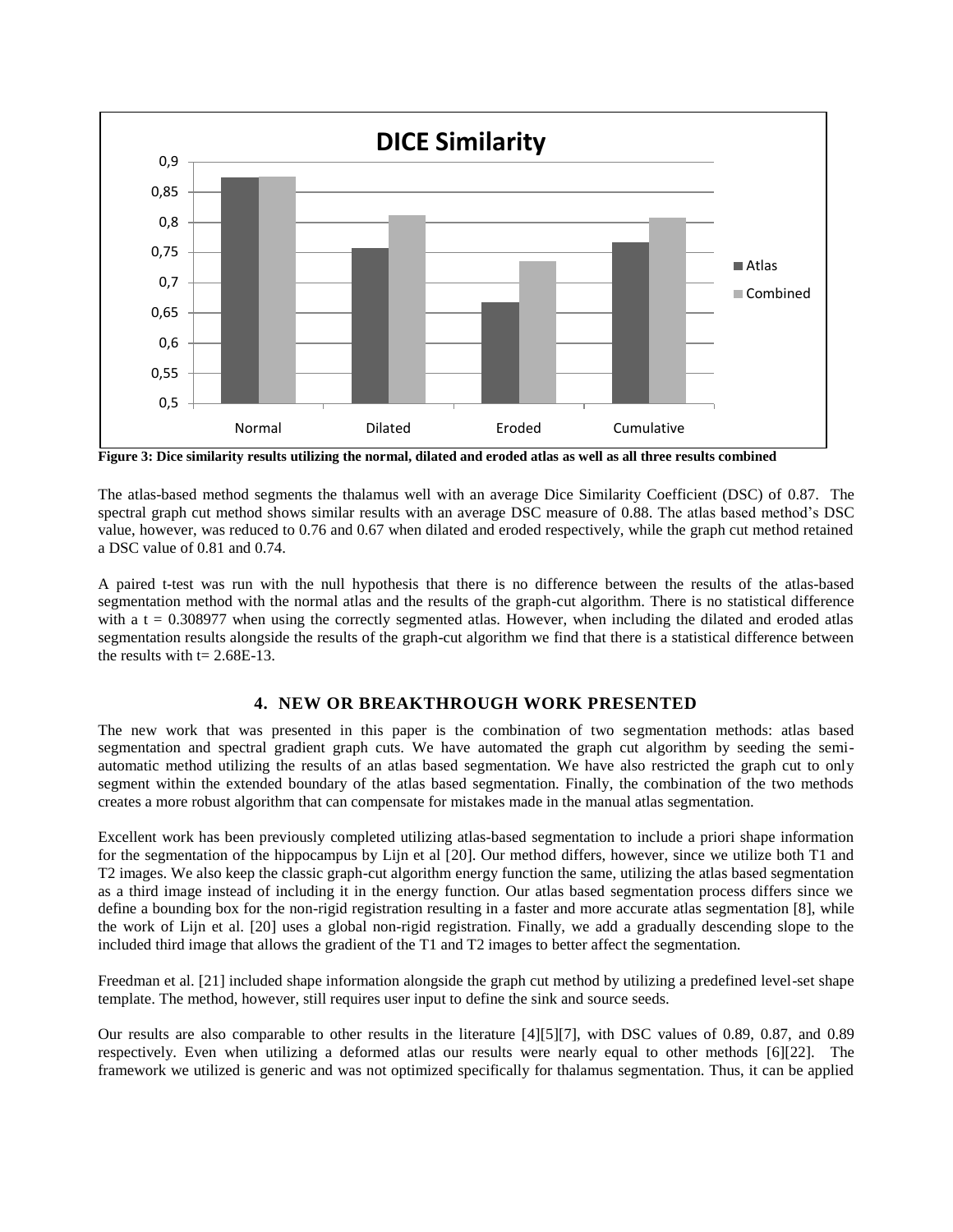to any structure of interest. Since atlas-based segmentation is generally accepted to be a powerful segmentation method [23][24], our approach could be utilized to enhance the robustness of the current atlas-based methods.

#### **5. CONCLUSIONS**

We have successfully combined the spectral gradient graph cut algorithm and atlas based segmentation method. The atlas based segmentation method automates and gives spatial information to the graph cut algorithm, which refines the atlas based segmentation results. The spectral gradient graph cut method increases the robustness of the atlas based segmentation method that is dependent on the initial manual segmentation of the atlas.

Also, it is likely that a less refined atlas segmentation is possible with the addition of the graph cut algorithm; therefore it may be possible to do a faster registration, increasing the speed of the algorithm. Since the graph cut algorithm's average run time is under 3 seconds, the usage of the algorithm could improve the speed of segmentation.

#### **ACKNOWLEDGMENTS**

This work was partially supported by NSF grant DMS-0334769.

#### **REFERENCES.**

- 1. Lecoeur, J., Ferré, J.-C., Collins, D. L., Morrissey, S., and Barillot, C., "Multi Channel MRI Segmentation With Graph Cuts Using Spectral Gradient And Multidimensional Gaussian Mixture Model," *Proceedings of SPIE Medical Imaging 2009: Image Processing*, Pluim, J.-P. and Dawant, B.-M., eds., 7259 (2009).
- 2. Herline A. J., J. L. Herring, J. D. Stefansic, W. C. Chapman, R, L. Galloway, and B. M. Dawant, "Surface registration for use in interactive image-guided liver surgery" *Lecture Notes in Computer Science, Proc. 2nd Med. Image Comput. Computer-Assisted Intervention (MICCAI '99)*, vol. 1679, pp. 892-899, Cambridge, U.K. (1999)
- 3. Heckenberg, G. and Xi, Y. and Duan, Y. and Hua, J. and Muzik, O. "Thalamus Segmentation from MRI Images by Lagrangian Surface Flow". *International Conference on Engineering in Medicine and Biology* (2005).
- 4. Pohl, K., Fisher, J., Grimson, W., Kikinis, R., and Wells, W., "A bayesian model for joint segmentation and registration," *NeuroImage* 31, pp. 228-239 (2006).
- 5. Akhoundi-Asl, A. and Soltanian-Zadeh, H., "Nonparametric entropy-based coupled multi-shape medical image segmentation," *International Symposium on Biomedical Imaging*, (2007).
- 6. Akselrod-Ballin, A., Galun, M., Gomori, M.J., Basri, R., Brandt, A. "Prior Knowledge Driven Multiscale Segmentation of Brain MRI," Ayache, N., Ourselin, S., Maeder, A. (eds.) *Med. Image Comput. Computer-Assisted Intervention* 2007, Part II. LNCS, vol. 4792, pp. 118-126. Springer, Heidelberg (2007).
- 7. Moghaddam, MJ., Soltanian-Zadeh, H., "Automatic segmentation of brain structures using geometric moment invariants and artificial neural networks," Information Processing in *Medical Imaging* (2009).
- 8. Rohde, G., Aldroubi, A., and Dawant, B., "The adaptive bases algorithm for intensity-based nonrigid image registration," *IEEE Transactions on Medical Imaging* 22(11), pp. 1470-1479 (2003).
- 9. Studholme, C., Hill, D. And Hawkes, D., "An overlap invariant entropy measure of 3D medical image alignment", *Pattern Recognition* vol. 32, pp. 71-86, (1999)
- 10. Wu Z., "Multivariate compactly supported positive definite radial functions," *Adv. Comput. Math. 4,* pp. 283–292 (1995).
- 11. Rueckert D., Sonoda L., Hayes C., Hill D., Leach M., and Hawkes D., "Non-rigid registration using free-form deformations: Application to breast MR images," *IEEE Trans. Med. Imaging* 18, pp. 712–721 (1999).
- 12. Burr D. J., "A dynamic model for image registration," *Comput. Graph. Image Process*. 15, pp. 102–112 (1981).
- 13. Boykov, Y. and Jolly, M.-P., "Interactive graph cuts for optimal boundary & region segmentation of objects in N-D images," *International Conference on Computer Vision*, pp. 105-112 (2001).
- 14. Boykov, Y. and Funka-Lea, G., "Graph cuts and efficient N-D images segmentation," *International Journal of Computer Vision* 70, pp. 109-131 (2006).
- 15. Geusebroek, J.-M. and Dev, A. and van den Boomgaard, R. and Smeulders,A. and Cornelissen, F. and Geerts, H. "Color Invariant Edge Detection". *Scale-Space Theories in Computer Vision* vol. 1252, pp. 459-464 (1999).
- 16. Koenderink, J., *Color Space*, Utrecht University (1998).